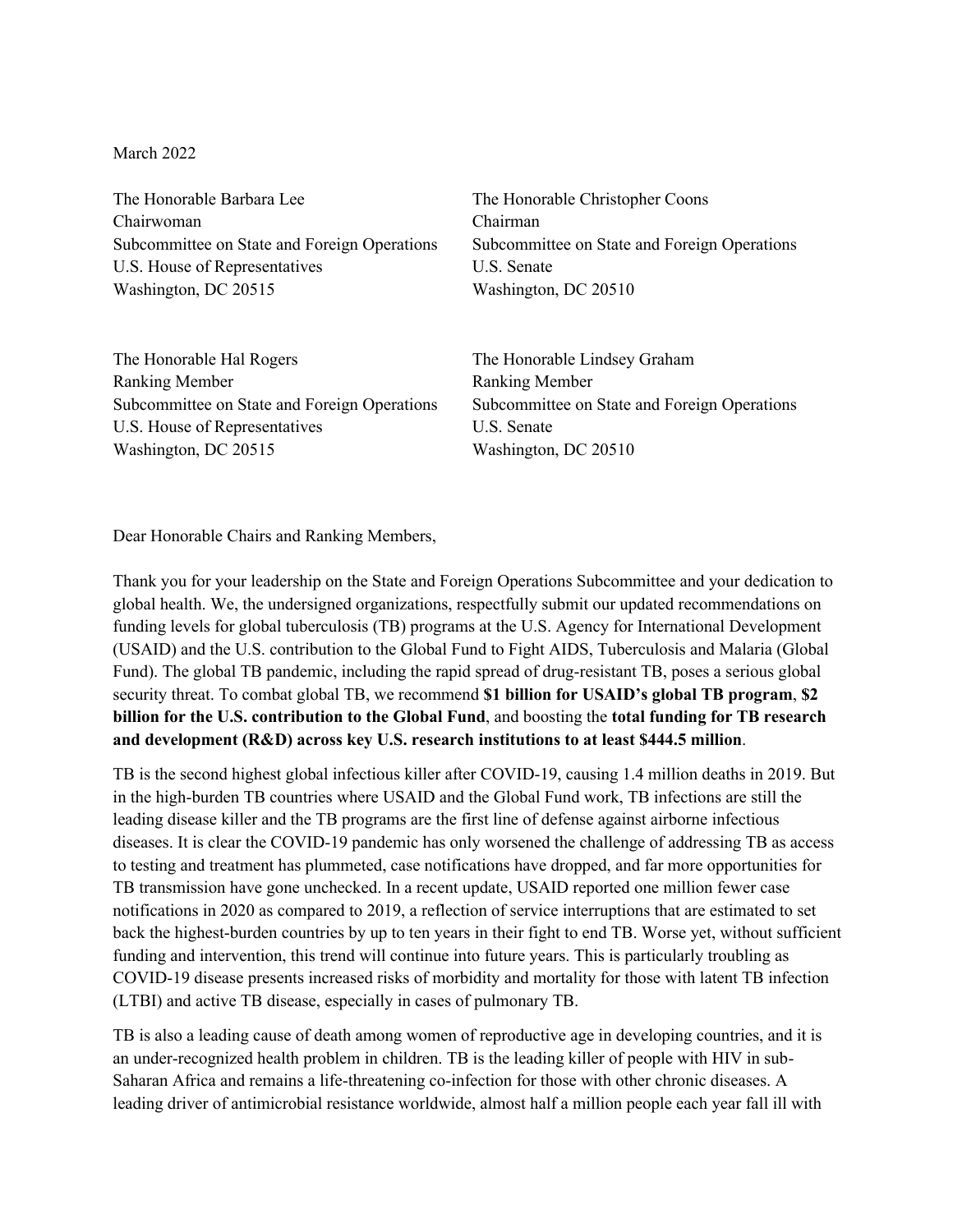multidrug-resistant TB (MDR-TB), but the World Health Organization (WHO) reports that fewer than 30 percent are being identified and treated.

As a further concern, the current Russian invasion of Ukraine has the potential to drastically increase the incidence of MDR-TB in Eastern Europe. In a recent interview with the Telegraph, Dr. Anthony Fauci said the conflict would have a "devastating" impact on the fight against TB in Ukraine and could lead to a "terrible public health tragedy." With one of the highest MDR-TB rates in the world, Ukraine relies heavily on programmatic interventions by USAID and the Global Fund, among other funders. Significant investment will be required to avert further deaths from TB during this humanitarian crisis, and the U.S. is uniquely positioned to provide some of this critical assistance.

Following the successful 2018 UN High-Level Meeting on TB, the first-ever for TB, the U.S. has a unique opportunity to provide global leadership toward ending the TB pandemic. With growing buy-in at the highest political level in key countries, USAID has an opportunity to do more to accelerate progress and catalyze other countries to invest in the fight against TB.

USAID's 2020 report on implementation of the *National Action Plan for Combating Multi-Drug Resistant TB* states that in 2019 the rate of expanding access to MDR-TB diagnosis and treatment was slow and "not on track to reach the Year 5 targets," stipulating that "additional resources, greater political will, and bold actions'' will be required to reach further milestones. It is unlikely that this trend has improved throughout the COVID-19 pandemic, but with greater funding could be vastly improved upon using knowledge gained in pandemic response. More funding would also strengthen the TB Global Drug Facility's role to stabilize a fragile market and ensure access to quality-assured TB products to diagnose and treat DR-TB, functions that are even more sorely needed in the context of current supply chain challenges, which will help avert further drug resistance and get us closer to meeting *NAP* goals.

In 2018, USAID launched a new business model called the "Global Accelerator to End Tuberculosis" to speed progress and build self-reliance through support for local organizations in priority countries. Investments in community engagement are a vital part of improving TB care and support at the local level by catalyzing collaboration with affected people, communities, and civil society organizations. According to USAID, the number of applications and strong demand for these locally managed grants far exceeded their current level of resources. Expanding this bilateral funding envelope could strengthen the community level response to TB and build additional early alert capacity against other airborne infectious diseases. As Ukraine was one of the countries originally included in the Global Accelerator model, USAID's success in this endeavor will rely upon sustained and increased funding support.

Additionally, the U.S. contribution to the Global Fund is a crucial way to leverage more global TB resources. The Global Fund provides 77% of international financing for TB programs worldwide. Since 2002, the number of deaths from TB has fallen 28 percent in countries where the Global Fund invests; whereas, without the Global Fund's intervention, deaths would have been estimated to increase by 118 percent during that same period. In 2020 alone, 4.7 million people were treated for TB in these countries. However, this was an 18% decrease from the number of people treated in 2019 due to the increased costs and difficulties posed by providing treatment during the COVID-19 pandemic. Increased funding for the Global Fund will help to further mitigate disruptions to critical programs from COVID-19 while regaining momentum toward ending the TB epidemic and building resilient health systems. Additionally, due to U.S. law capping the U.S. contribution to 33 percent, U.S. investments drive other countries to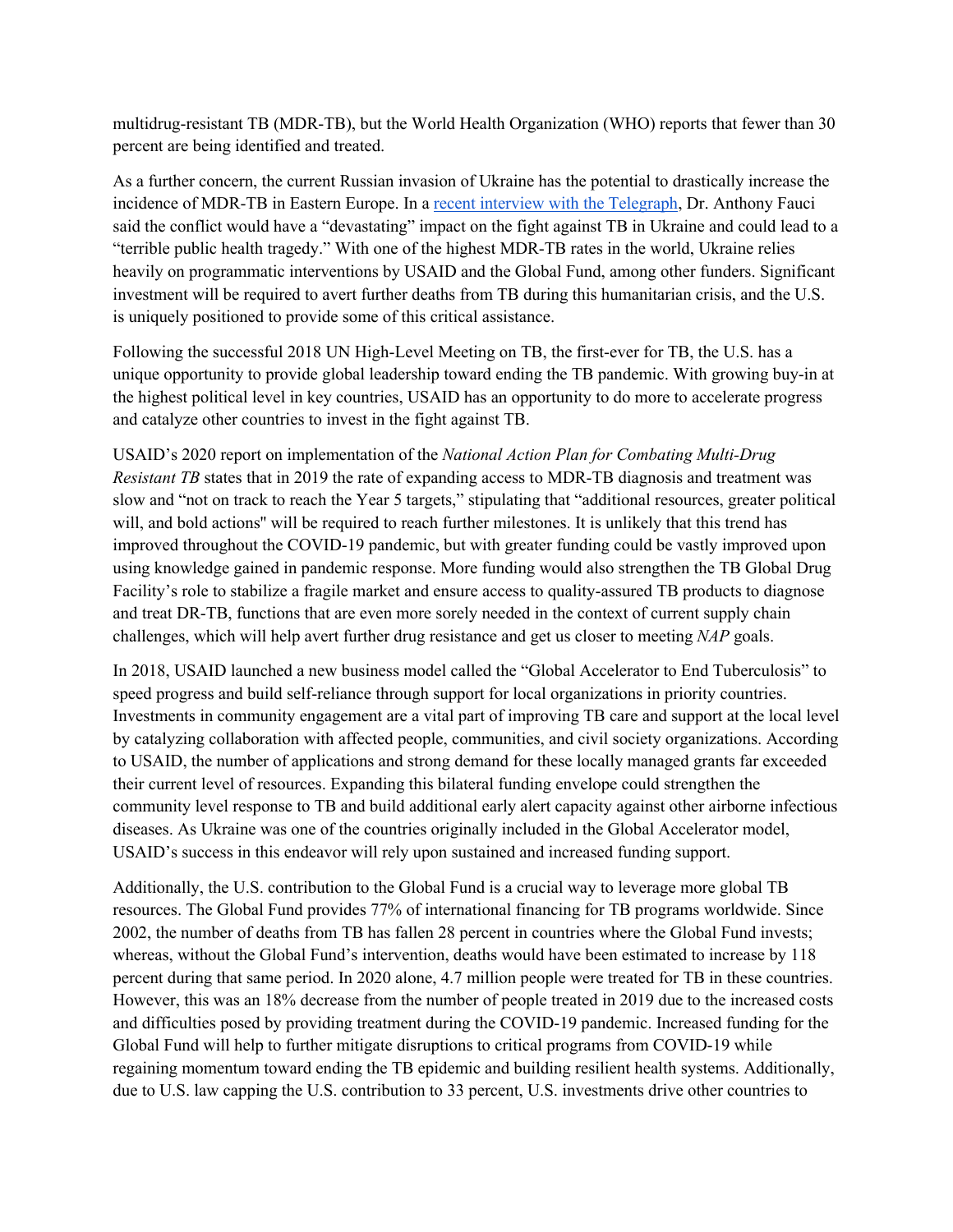match them by at least 2-1. The U.S. President's Emergency Plan for AIDS Relief (PEPFAR) also contributes to the fight against TB-HIV co-infection through its programs, and robust funding should be maintained.

In order to reach our global goals to end TB, we must invest in the development of new health technologies such as point-of-care diagnostics, new drugs, and vaccines through support to National Institute of Allergy and Infectious Diseases (NIAID), Centers for Disease Control and Prevention (CDC), USAID, Biomedical Advanced Research & Development Authority (BARDA), FDA, National Science Foundation (NSF), the Department of Defense's Congressionally Directed Medical Research Programs (CDMRP), as well as PEPFAR. USAID's continued support for late-stage clinical trials for new TB treatments is essential. The TB Trials Consortium (TBTC) at the Division for Tuberculosis Elimination (DTBE) continues to lead on critical research on latent tuberculosis infection (LTBI) treatment shortening, and recent funding interruptions to trial sites highlights the need for greater investment in this network. New, more effective vaccines that protect adolescents, adults, and infants from TB, are crucial to TB elimination efforts, yet investment in TB vaccine product development is severely lacking.

At the 2018 UN High Level Meeting, member states determined that \$2 billion would need to be invested in R&D annually in order to effectively end TB by 2030. If each country invested just 0.1 percent of gross domestic expenditure on R&D towards TB, we would reach that goal. The U.S. is currently 90 percent of the way towards its goal, and we have seen that even small increases in U.S. funding catalyze large increases from other countries. We recommend the U.S. government boost contributions to TB R&D across the aforementioned agencies to at least \$444.5 million to advance current and prospective technologies and tools in the pipeline.

We welcome the opportunity to work with you and your staff on efforts to halt the global TB pandemic and protect U.S. communities from this disease. Please contact Elizabeth Lovinger (elizabeth.lovinger@treatmentactiongroup.org) or Kate O'Brien (ms.kate.obrien@gmail.com), co-chairs of the Tuberculosis Roundtable, if you have any questions or need more information.

Sincerely,

American Thoracic Society Association for Professionals in Infection Control and Epidemiology Elizabeth Glaser Pediatric AIDS Foundation Fast-Track Cities Institute Friends of the Global Fight Against AIDS, Tuberculosis and Malaria Fund for Global Health Global Health Technologies Coalition Harvard Medical School Center for Global Health Delivery